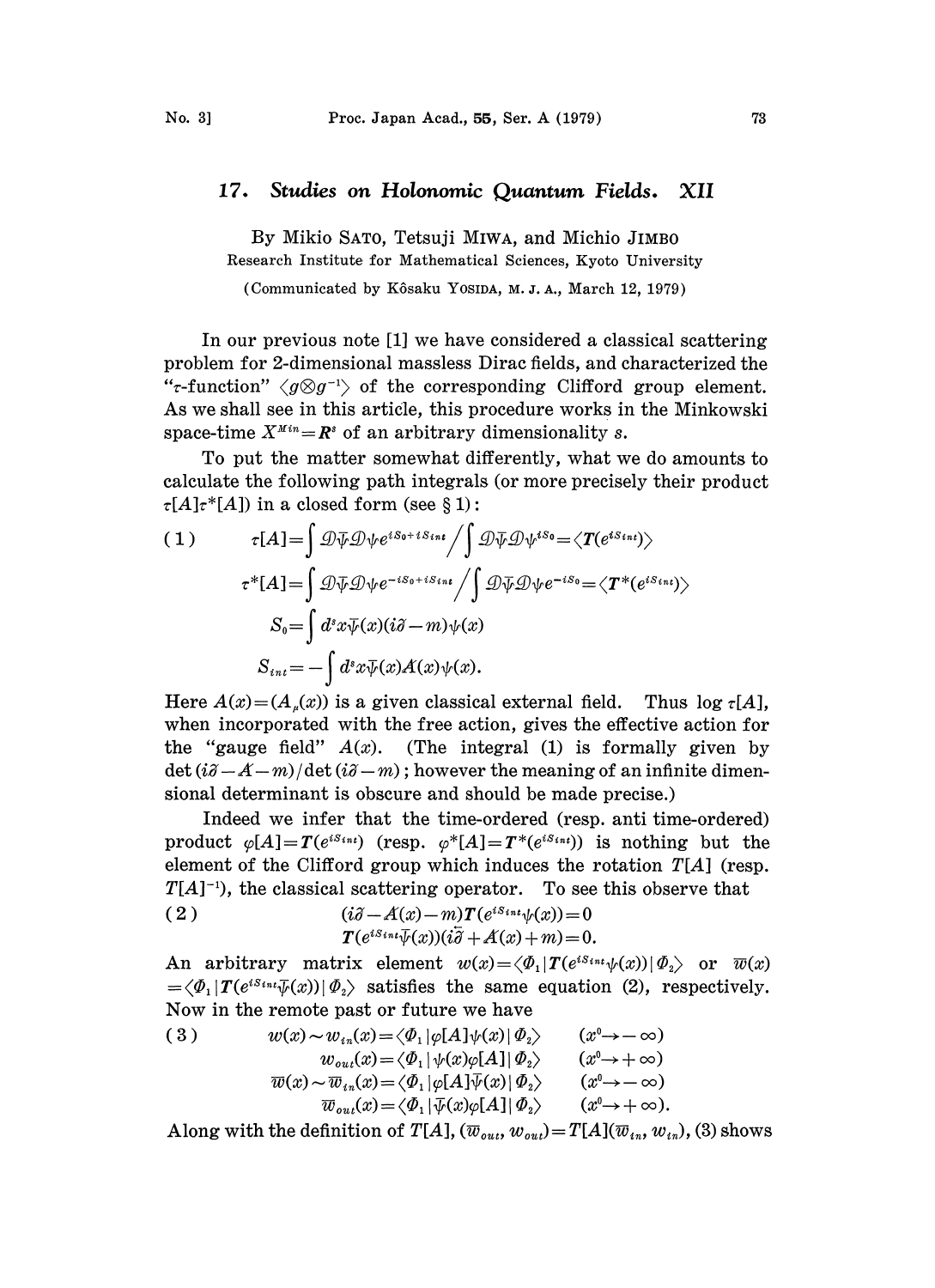that  $\varphi[A]$  belongs to the Clifford group, and  $T[A]=T_{\varphi[A]}$ . Similar argument leads to the relation  $T[A]=T_{\varphi^* [A]}^{-1}$ .

Next we consider the limiting case where the external field  $A(x)$ is concentrated on a very thin layer  $\Gamma$ , so that the transition from the incoming wave to the outgoing one is instantaneous. The rotation  $T[A]$  is then a multiplication by a function  $M(\xi)$  on this layer. We shall give a variational formula for  $\log \tau[T] + \log \tau[T]$  as a functional of  $M(\xi)$  and  $\Gamma$  (see § 2).

We are particularly interested in the case where  $M(\xi)$  is a step function. Take  $s=2$ ,  $\Gamma = {\xi = (\xi^0, \xi^1) \in X^{Min} | \xi^0 = a^0}$  and  $M(\xi) = 1 (\xi^1 > a^1)$ ,  $=e^{2\pi i l}(\xi^1\zeta a^l)$ . In this case the rotation T is nothing but the one induced by  $\varphi_F(a; l)$  in [2] [3]. The results in [2] [3] are reproduced from our variational formula. A natural generalization of this idea in the higher dimensional case leads one to a non-local field operator of a 2 codimensional extended object (a "bag"), which we shall deal with in subsequent papers..

1. Let us prepare some generalities on the orthogonal space of free Dirac spinors with a positive mass m. Let W (resp.  $\overline{W}$ ) be the space of wave functions  $w = (w_1, \dots, w_r)$  (resp.  $\overline{w} = (\overline{w}_1, \dots, \overline{w}_r)$ ) satisfying

( 4 )  $(i\tilde{\partial}-m)w(x)=0$  (resp.  $\overline{w}(x)(i\tilde{\partial}+m)=0$ ). Here we have set  $\tilde{\theta}=\sum_{\mu=0}^{s-1}\gamma^{\mu}\partial_{\mu}$  with  $r \times r$  matrices  $\gamma^{\mu}$  satisfying  $[\gamma^{\mu},\gamma^{\nu}]_{+}$  $z=2(\mu-\nu=0), =-2(\mu-\nu\neq0), =0(\mu\neq\nu),$  and  $\overline{w}(x)i\overline{\partial}$  means  $i\sum_{\mu=0}^{s-1}$  $\partial_{\mu}\overline{w}(x)\gamma^{\mu}$ . We define a symmetric inner product in  $\widetilde{W}=\overline{W}\bigoplus W=\{\widetilde{w}\}$  $=(\overline{w}, w)|\overline{w} \in \overline{W}$ ,  $w \in W$  by

$$
(5) \qquad \langle \tilde{w}, \tilde{w}' \rangle = \int_{\text{spacelike}} (\overline{w}(x)d^{s-1}x \cdot w'(x) + \overline{w}'(x)d^{s-1}x \cdot w(x))
$$
\n
$$
\text{where } d^{s-1}x = \sum_{\mu=0}^{s-1} \gamma^{\mu} d^{s-1}x_{\hat{\mu}}, d^{s-1}x_{\hat{\mu}} = (-)^{\mu} dx^{0} \wedge \cdots \wedge dx^{\mu-1} \wedge dx^{\mu+1} \wedge \cdots \wedge dx^{\mu+1} \wedge dx^{\mu+1}.
$$

We introduce free fields  $\psi_a(x) \in \overline{W}$  and  $\overline{\psi}_a(x) \in W$  by ( 6 )  $[\psi_a(x)]_\beta(x') = [\bar{\psi}_\beta(x')]_a(x) = iS(x-x')_{\alpha\beta} \qquad (\alpha, \beta = 1, \cdots, r)$ where  $iS(x) = \int \frac{d^s p}{(2\pi)^s} e^{-ip\cdot x} \varepsilon(p_0) 2\pi \delta(p^2 - m^2)(p+m)$ . Then  $\tilde{w}$  is express-

ed as

(7) 
$$
\tilde{w} = \int_{\text{spacelike}} (\overline{w}(x)d^{s-1}x \cdot \psi(x) + \overline{\psi}(x)d^{s-1}x \cdot w(x))
$$

 $\tilde{w} = \int_{\text{spacelike}} (\overline{w}(x)d^{s-1}x \cdot \psi(x) + \overline{\psi}(x)d^{s-1}x \cdot w(x))$ <br>  ${}^{t}(\psi_1(x), \dots, \psi_r(x))$  and  $\overline{\psi}(x) = (\overline{\psi}_1(x), \dots, \overline{\psi}_r(x))$ <br>
tion value reads where  $\psi(x) = ^t(\psi_1(x), \dots, \psi_r(x))$  and  $\overline{\psi}(x) = (\overline{\psi}_1(x), \dots, \overline{\psi}_r(x))$ . The vacuum expectation value reads.

$$
(8) \qquad \qquad \langle \psi_a(x) \overline{\psi}_\beta(x') \rangle = iS^{(+)}(x-x')_{\alpha\beta}
$$

where 
$$
iS^{(1)}(x)_{\alpha\beta} = \pm \int \frac{d^s p}{(2\pi)^s} e^{-ip \cdot x} \theta(\pm p_0) 2\pi \delta(p^2 - m^2)(p + m)
$$
.  
Given a linear operator  $\tilde{F}$  in  $\tilde{W}$  such that  $\tilde{F}(\overline{W}) \subset \overline{W}$  and  $\tilde{F}(W)$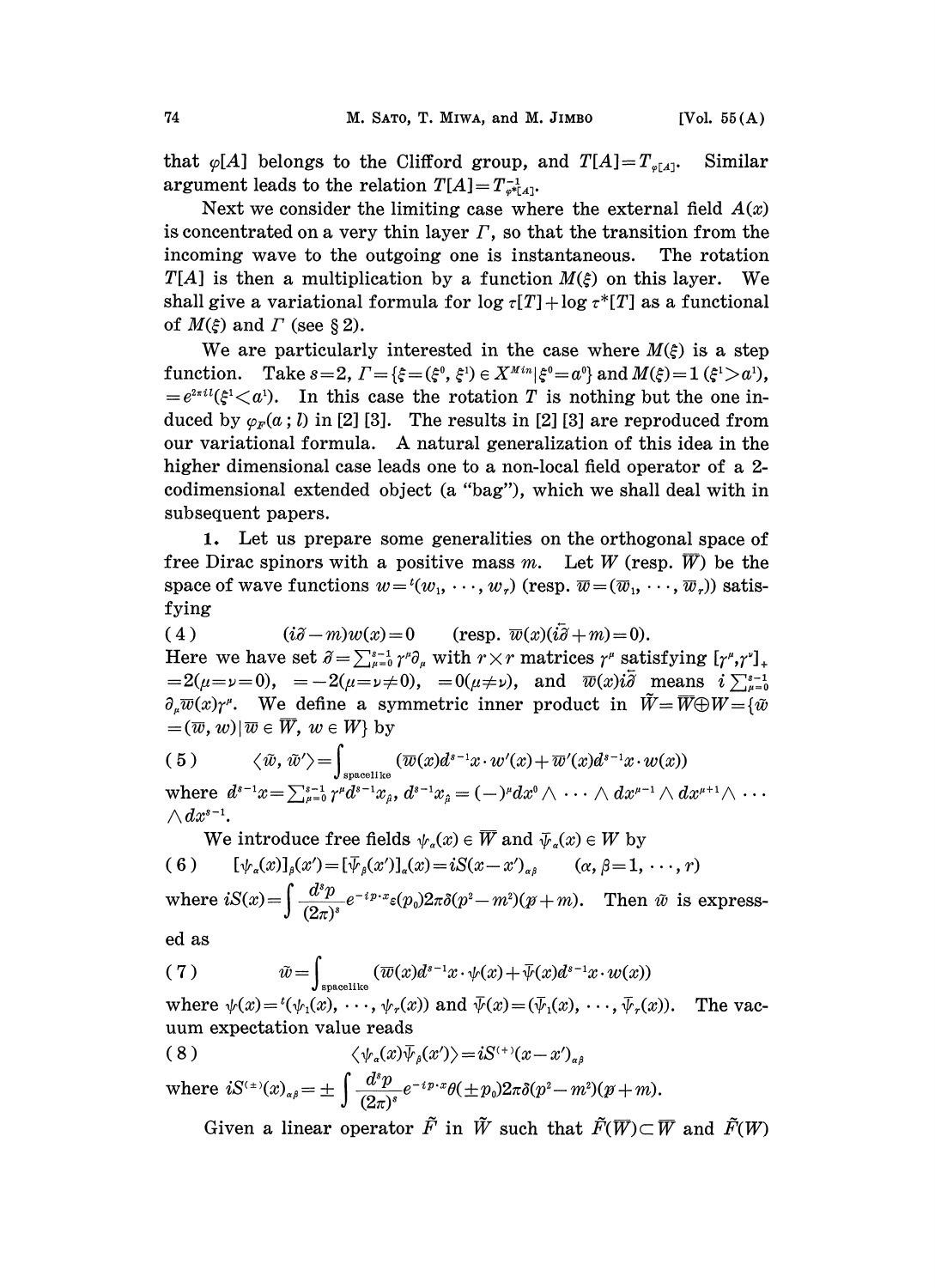$\subset W$ , we define its kernel  $(\overline{F}(x, x'), F(x, x'))$  by  $\overline{F}(x, x')_{\alpha\beta} = \langle \overline{F}\psi_{\alpha}(x),$  $\overline{\psi}_{\beta}(x')$  and  $F(x, x')_{\alpha\beta} = \langle \psi_{\alpha}(x), \tilde{F}\overline{\psi}_{\beta}(x') \rangle$ , or equivalently by  $\tilde{F}\psi_{\alpha}(x)$  $\hspace{5cm}=\sum_{\beta=1}^r\int \overline{F}(x,\,x')_{a\beta}d^{s-1}x'\psi_{\beta}(x')\ \ \text{ and }\ \ \tilde{F}\overline{\psi}_{a}(x)=\sum_{\beta=1}^r\int \overline{\psi}_{\beta}(x')d^{s-1}x'F(x',\,x)_{\beta}^{\frac{q}{q}}.$ For example we have the following correspondence.

( 9 )  $1 \leftrightarrow (iS(x-x'), \quad iS(x-x'))$ ,  $E_{\pm} \leftrightarrow (iS^{(\mp)}(x-x'), \quad iS^{(\pm)}(x-x')).$ 

Now we shall consider  $\widetilde{W}\otimes C^{\iota}=\{\widetilde{w}=(\widetilde{w}^{(1)},\,\cdots,\,\widetilde{w}^{(l)})|\,\widetilde{w}^{(j)}\in\widetilde{W}\ (j=1,\,\cdots)$  $\ldots, l$ ). Let  $A(x) = (A_u(x))$  be an s-tuple of smooth  $l \times l$  matrix-valued function, which falls off for  $x^0 \rightarrow +\infty$ . The classical scattering matrix  $T[A]$  for the scattering problem

(10)  $(i\partial -A(x)-m)w(x)=0, \qquad \overline{w}(x)(i\overline{\partial}+A(x)+m)=0$ is given by the following kernel.

(11)  $([iS(1-AS_{adv})^{-1}(1-AS_{ret})](x, x'),$  $[(1-S_{adv}A)(1-S_{ret}A)^{-1}iS](x, x'),$ 

where  $S_{ret}^{}(x) = \pm \theta(\pm x^0)S(x).$  In (11) S, 1, etc. are regarded as integral operators on  $X^{Min}$  with kernels  $S(x-x')$ ,  $\delta^{s}(x-x')$ , etc. From (9) and

(11) the kernels for  $E_+ + E_-T$  and  $E_+ + E_-T^{-1}$  are known to be<br>(12)  $\left( [iS(1 - AS_{adv})^{-1}(1 - AS_c)](x, x'), [(1 - S_cA)(1 - S_{rel}A)^{-1}iS](1 - AS_cA)^{-1} \right)$ (12)  $([iS(1-AS_{adv})^{-1}(1-AS_c)](x, x'), [(1-S_cA)(1-S_{ret}A)^{-1}iS](x, x'),$ 

 $([iS(1- AS_{ret})^{-1}(1- AS_{c}^{*})](x, x'), [(1- S_{c}^{*}A)(1- S_{adv}A)^{-1}iS](x, x'),$ respectively. Then using  $(\beta)$  in [1] we have

$$
\begin{array}{ll}\n\text{respectively.} & \text{Then using (6) in [1] we have} \\
(13) & \log \tau[A] + \log \tau^*[A] \\
& = \text{trace} \log \left(1 - S_c A\right) + \text{trace} \log \left(1 - S_c^* A\right) \\
& \quad - \text{trace} \log \left(1 - S_{ret} A\right) - \text{trace} \log \left(1 - S_{adv} A\right),\n\end{array}
$$

or equivalently

(14) 
$$
\delta \log \tau[A] + \delta \log \tau^*[A] = - \int d^s x \operatorname{trace} \delta A(x) \Psi(x, x; A)
$$

where

(15)  $\psi(x, x'; A) = S_c^A(x, x') + S_c^{A}(x, x') - S_{ret}^A(x, x') - S_{adv}^A(x, x').$ The Green's functions  $S_c^A$ ,  $S_c^*$ ,  $S_{net}^A$ ,  $S_{adv}^A$  are characterized in the same way as in [1]. We note that  $\mathcal{V}(x, x; A)$  is well-defined, although individual terms  $S_c^A(x, x)$ ,  $S_c^{A}(x, x)$ , etc. are divergent.

2. The *r*-functions  $\tau[A], \tau^*[A]$  depend on A only through the rotation  $T=T[A]$ . If we regard them as functionals of T and employ the notation  $\tau[T], \tau^{*}[T]$  (the product  $\tau[T]\tau^{*}[T]$  here corresponds  $\tau[T]$  in [1]), the variational formula  $X-(7)$  [1] reads

(16)  $2\delta \log \tau[T] + 2\delta \log \tau^{*}[T]$ 

 $t = \text{trace } \delta T \cdot T^{-1}(-Y_{+}^{-1}E_{+}Y_{+} + Z_{-}^{-1}E_{+}Z_{-}).$ 

Here the kernel functions for the operators in  $\tilde{W}$ 

(17) 
$$
\tilde{F} = Y_{+}^{-1}E_{+}Y_{+} = E_{+}(E_{+} + TE_{-})^{-1} = \sum_{n=0}^{\infty} E_{+}((1-T)E_{-})^{n}
$$

$$
\tilde{G} = Z_{-}^{-1}E_{+}Z_{-} = (E_{+} + E_{-}T^{-1})^{-1}E_{+} = \sum_{n=0}^{\infty} (E_{-}(1 - T^{-1}))^{n}E_{+}
$$

along with those for  $\tilde{F}'=-Y_-^{-1}E_-Y_+$ ,  $\tilde{G}'=-Z_-^{-1}E_-Z_+$ , are character-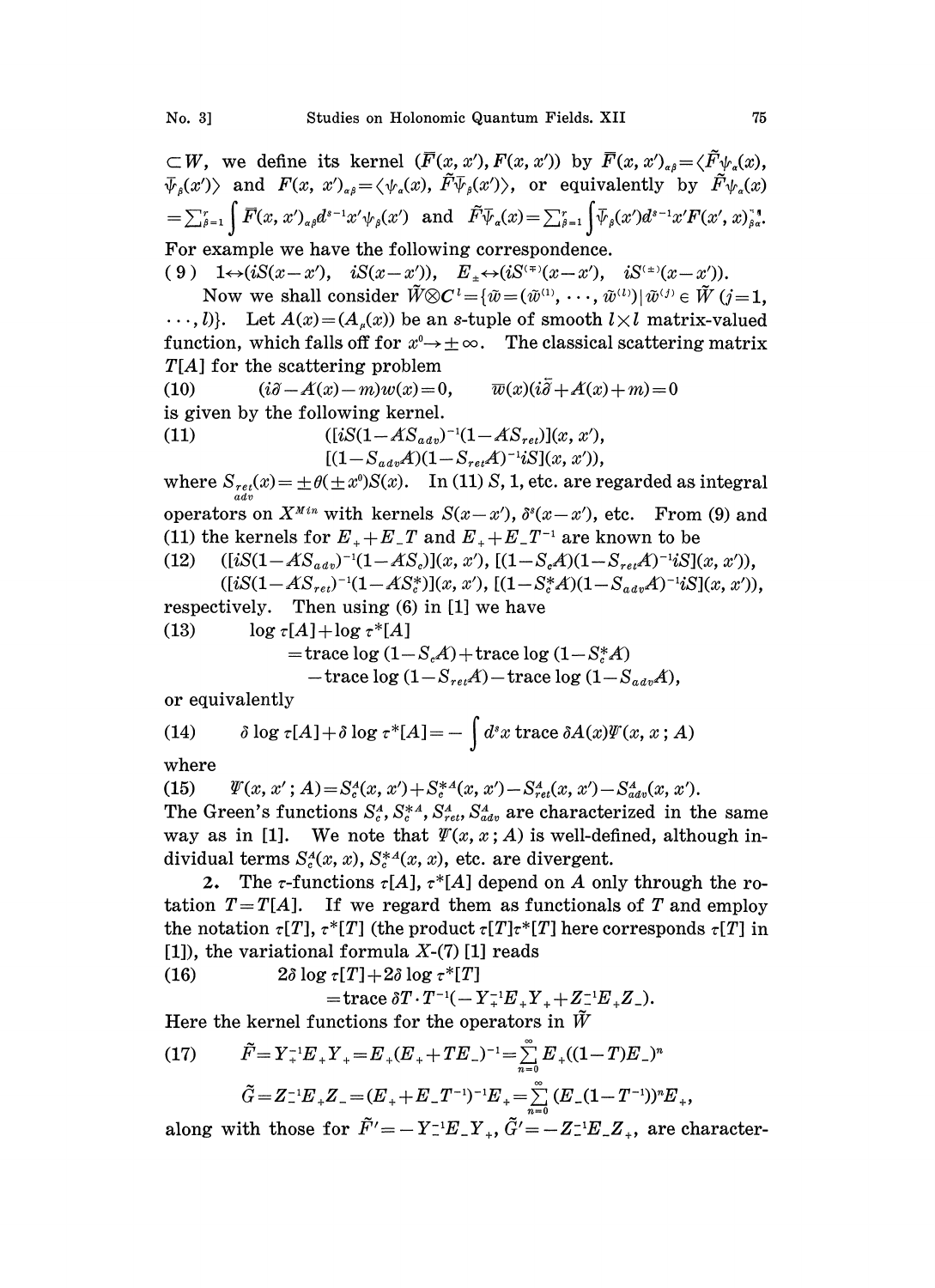ized in terms of T as follows. For fixed  $x_0$  we set  $F_{x_0}(x) = F(x, x_0)$ ,  $F'_{x_0}(x) = F'(x, x_0)$  (resp.  $\overline{F}_{x_0}(x) = \overline{F}(x_0, x)$ ,  $\overline{F}'_{x_0}(x) = \overline{F}'(x_0, x)$ ). Then these are unique elements of W (resp.  $\overline{W}$ ) satisfying

(18)  $E_{-}(F_{x_0})=0$ ,  $E_{+}(F'_{x_0})=0$ ,  $F_{x_0}(x)-(TF'_{x_0})(x)=iS(x-x_0)$  $E_{-}(\overline{F}_{x_0})=0, \quad E_{+}(\overline{F}_{x_0}')=0, \quad \overline{F}_{x_0}(x)-(TF'_{x_0})(x)=iS(x_0-x).$ 

Likewise  $\bar{G}_{x_0}(x) = \bar{G}(x, x_0), \ \bar{G}'_{x_0}(x) = \bar{G}'(x, x_0) \in W$  (resp.  $G_{x_0}(x) = G(x_0, x)$ ,  $G'_{x_0}(x) = G'(x_0, x) \in \overline{W}$  satisfy

$$
(19) \qquad E_{+}(G_{x_{0}})=0, \quad E_{-}(G'_{x_{0}})=0, \quad G_{x_{0}}(x)-(TG'_{x_{0}})(x)=iS(x-x_{0})\\ E_{+}(G_{x_{0}})=0, \quad E_{-}(G'_{x_{0}})=0, \quad G_{x_{0}}(x)-(TG'_{x_{0}})(x)=iS(x_{0}-x).
$$

Now we consider the limiting case where the external field  $A(x)$ is concentrated on a thin layer  $\Gamma$ , a spacelike hypersurface in the Minkowski space-time  $X^{Min}$ . The rotation  $T=T[A]$  then reduces to the multiplication operator on  $\Gamma$ 

(20) 
$$
T(\psi^{(j)}(\xi)) = \sum_{k=1}^{l} (M(\xi)^{-1})_{jk} \psi^{(k)}(\xi)
$$

$$
T(\bar{\psi}^{(j)}(\xi)) = \sum_{k=1}^{l} \bar{\psi}^{(k)}(\xi) M(\xi)_{kj}, \qquad \xi \in \Gamma.
$$

Here  $M(\xi)$  denotes a smooth matrix-valued function on  $\Gamma$ , assumed to be close to the unity. The kernel representation of  $T$  reads

(21) 
$$
\overline{T}(x, x') = \int_{\Gamma} iS(x - \xi)M(\xi)^{-1}d^{s-1}\xi \cdot iS(\xi - x')
$$

$$
T(x, x') = \int_{\Gamma} iS(x - \xi)M(\xi)d^{s-1}\xi \cdot iS(\xi - x').
$$

Setting 
$$
\tilde{F}_1 = \tilde{F} - E_+, \tilde{G}_1 = \tilde{G} - E_+
$$
 we have also  
\n(22)  $\overline{F}_1(x, x') = \sum_{n=1}^{\infty} \int \cdots \int iS^{(+)}(x-\xi_1)(1-M(\xi_1)^{-1})d^{s-1}\xi_1 iS^{(+)}(\xi_1-\xi_2)$   
\n $\times (1-M(\xi_2)^{-1})d^{s-1}\xi_2 \cdots iS^{(+)}(\xi_{n-1}-\xi_n)(1-M(\xi_n)^{-1})$   
\n $d^{s-1}\xi_n iS^{(-)}(\xi_n-x')$   
\n $F_1(x, x') = \sum_{n=1}^{\infty} \int \cdots \int iS^{(+)}(x-\xi_1)(1-M(\xi_1))d^{s-1}\xi_1 iS^{(-)}(\xi_1-\xi_2)$   
\n $\times (1-M(\xi_2))d^{s-1}\xi_2 \cdots iS^{(-)}(\xi_{n-1}-\xi_n)(1-M(\xi_n))$   
\n $d^{s-1}\xi_n iS^{(-)}(\xi_n-x')$   
\n(23)  $G_1(x, x') = \sum_{n=1}^{\infty} \int \cdots \int iS^{(-)}(x-\xi_1)(1-M(\xi_1))d^{s-1}\xi_1 iS^{(+)}(\xi_1-\xi_2)$   
\n $\times (1-M(\xi_2))d^{s-1}\xi_2 \cdots iS^{(+)}(\xi_{n-1}-\xi_n)(1-M(\xi_n))$   
\n $d^{s-1}\xi_n iS^{(+)}(\xi_n-x')$   
\n $G_1(x, x') = \sum_{n=1}^{\infty} \int \cdots \int iS^{(-)}(x-\xi_1)(1-M(\xi_1)^{-1})d^{s-1}\xi_1 iS^{(-)}(\xi_1-\xi_2)$   
\n $\times (1-M(\xi_2)^{-1})d^{s-1}\xi_2 \cdots iS^{(-)}(\xi_{n-1}-\xi_n)(1-M(\xi_n)^{-1})$   
\n $d^{s-1}\xi_n iS^{(+)}(\xi_n-x')$ .

All integrals are to be carried out on  $\Gamma$ . Notice that these are well defined even when  $x = x' \in \Gamma$ .

If we vary the matrix  $M(\xi)$  keeping  $\Gamma$  fixed, the variation of the  $\tau$ -function is given by